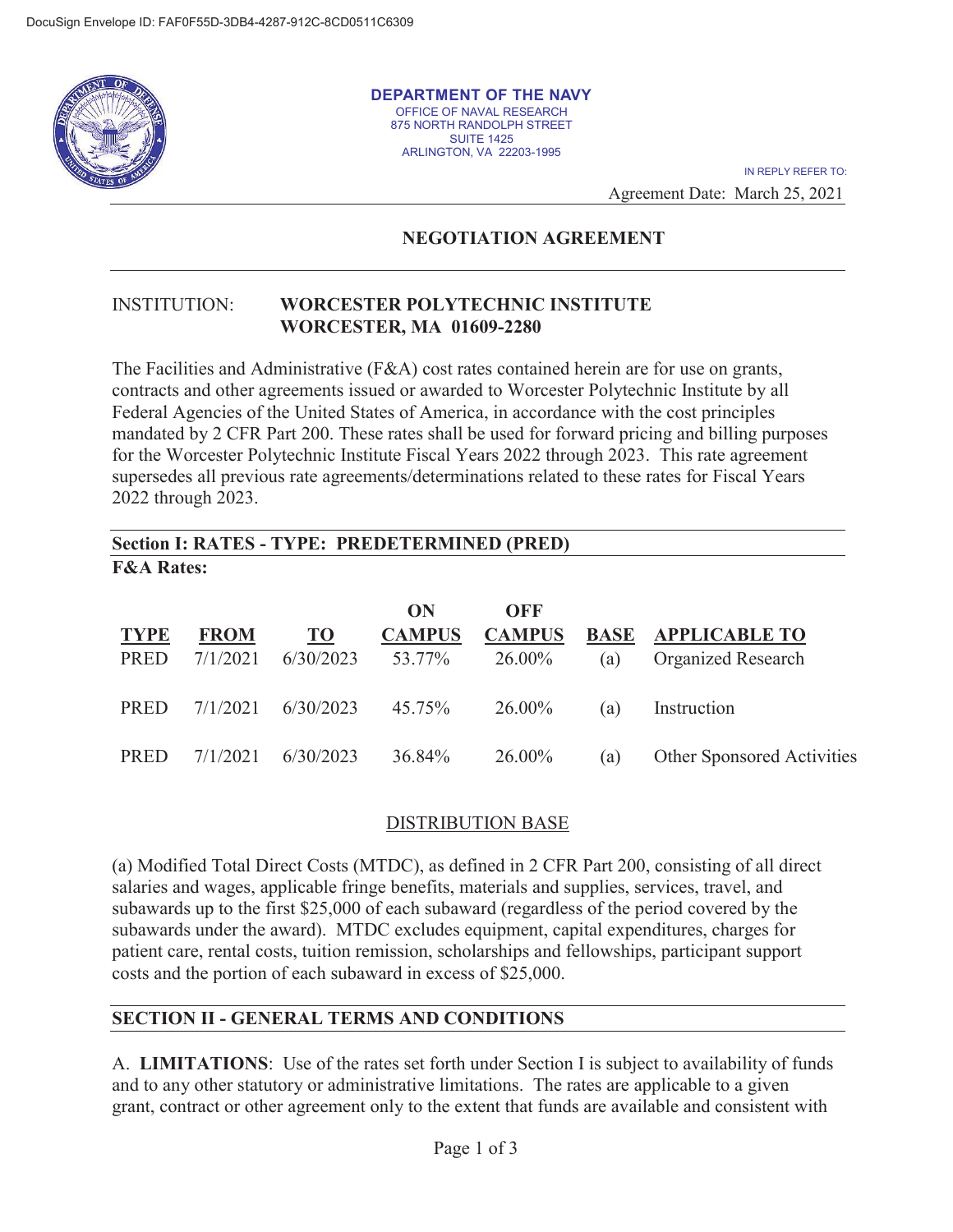any and all limitations of cost clauses or provisions, if any, contained therein. Acceptance of any or all of the rates agreed to herein is predicated upon the following conditions: (1) that no costs other than those incurred by the institution were included in this indirect cost pool as finally accepted and that such costs are legal obligations of the institution and allowable under governing cost principles; (2) that the same costs that have been treated as indirect costs are not claimed as direct costs; (3) that similar types of costs have been accorded consistent accounting treatment; and (4) that the information provided by the institution which was used as a basis for acceptance of the rates agreed to herein, and expressly relied upon by the Government in negotiating and accepting the said rates is not subsequently found to be materially incomplete or inaccurate.

B. **ACCOUNTING CHANGES**: The rates contained in Section I of this agreement are based on the accounting system in effect at the time this agreement was negotiated. Changes to the method(s) of accounting for costs, which affect the amount of reimbursement resulting from the use of these rates, require the prior written approval of the authorized representative of the cognizant agency for indirect costs. Such changes include but are not limited to changes in the charging of a particular type of cost from indirect to direct. Failure to obtain such approval may result in subsequent cost disallowances.

C. **PREDETERMINED RATES**: The predetermined rates contained in this agreement are not subject to adjustment in accordance with the provisions of 2 CFR Part 200, subject to the limitations contained in Part A of this section.

D. **USE BY OTHER FEDERAL AGENCIES**: The rates set forth in Section I are negotiated in accordance with and under the authority set forth in 2 CFR Part 200. Accordingly, such rates shall be applied to the extent provided in such regulations to grants, contracts and other agreements to which 2 CFR Part 200 applies, subject to any limitations in part A of this section. Copies of this document may be provided by either party to other federal agencies to provide such agencies with documentary notice of this agreement and its terms and conditions.

E. **DFARS WAIVER**: Signature of this agreement by the authorized representative of Worcester Polytechnic Institute and the Government acknowledges and affirms the University's request to waive the prohibition contained in DFARS 231.303(1) and the Government's exercise of its discretion contained in DFARS 231.303(2) to waive the prohibition in DFARS 231.303(1). The waiver request by Worcester Polytechnic Institute is made to simplify the University's overall management of DOD cost reimbursements under DOD contracts.

### F. **SPECIAL REMARKS**:

(1) Equipment is defined as nonexpendable, tangible personal property having a useful life of more than one year and an acquisition cost equal to or greater than \$5,000, effective July 1, 2011.

(2) The Government's agreement with the rates set forth in Section I is not an acceptance of Worcester Polytechnic Institute's accounting practices or methodologies. Any reliance by the Government on cost data or methodologies submitted by Worcester Polytechnic Institute is on a non-precedence-setting basis and does not imply Government acceptance.